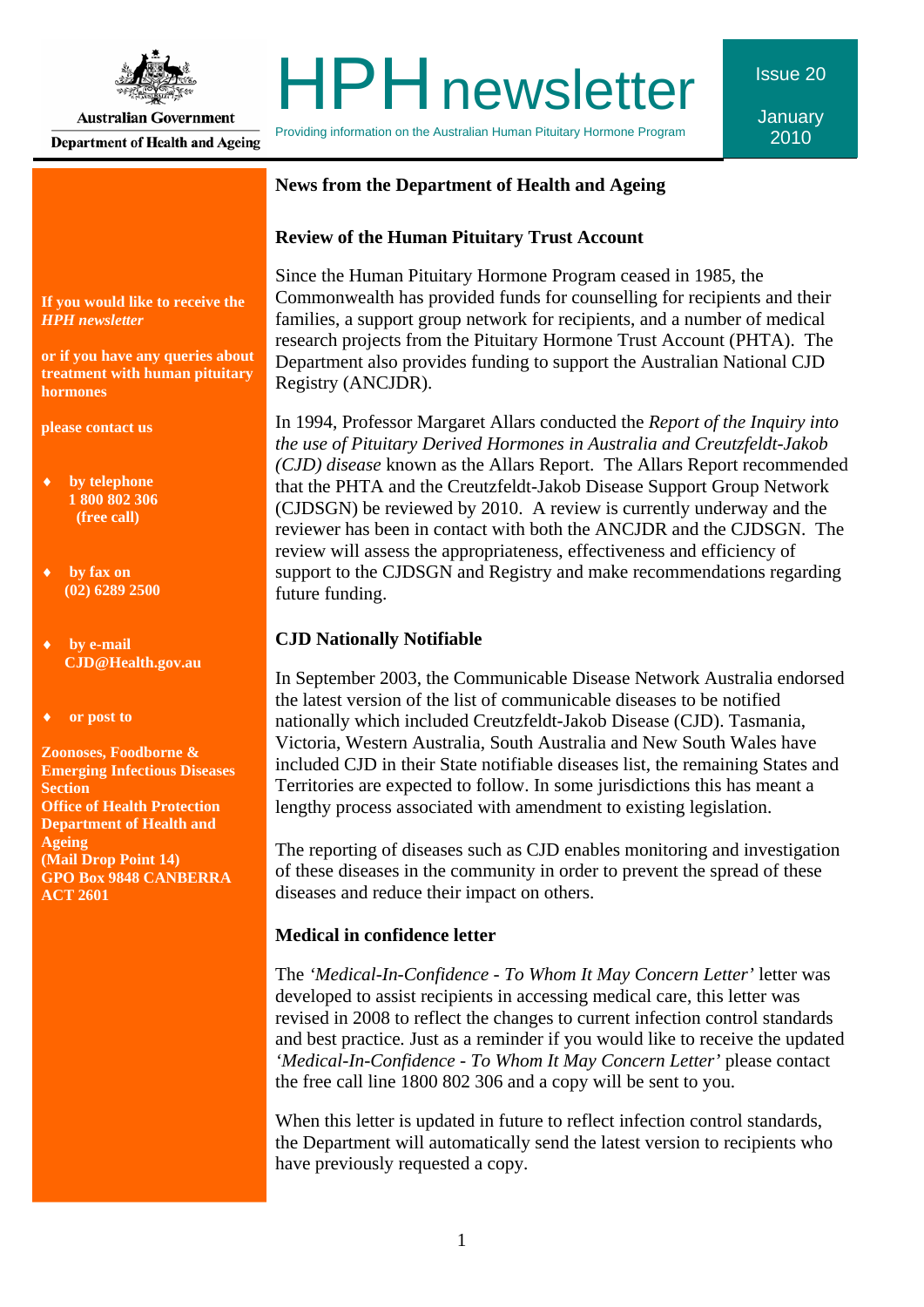## **Infection Control Guidelines (ICGs)**

The ICGs are available to the public and provide guidance on infection control strategies, environmental cleaning and protection of health care workers in health care facilities. The ICGs cover all kinds of transmissible diseases including viruses (eg. hepatitis C, rotavirus), bacteria (eg. staphylococcus, tuberculosis) and other diseases like classical CJD (cCJD).The ICGs are designed to be used by all health care workers, such as hospital and clinic infection control staff, nurses, clinicians and dentists. Chapter 31 of the ICGs relates to cCJD, including sporadic CJD, inherited CJD and iatrogenic CJD, but excluding variant CJD (vCJD).

During 2007, the cCJD Chapter of the ICGs was reviewed by an expert panel and revised to ensure a more concise format. The procedures and processes which infection control staff use to evaluate a patient and determine the best way to protect them and subsequent patients has been simplified into a dichotomy for classification of transmission risk based on the tissues exposed during a procedure and the risk status of the patient. The precautions which need to be taken when a patient at risk of cCJD is identified have also been simplified to minimise the risk of transmission of cCJD and minimise occupational hazards for health care workers. The result is more user-friendly ICGs.

The entire ICGs are currently undergoing further review by the National Health and Medical Research Council on behalf of the Australian Commission for Quality and Safety in Healthcare and expect to be finalised this year.

If you are undergoing a procedure, your healthcare provider can download a copy of the cCJD Chapter of the ICG free of charge from the Department of Health and Ageing website (www.health.gov.au). The CJDSGN or the State or Territory Health Department can also provide further advice on infection control in your situation.

## **CJD Support Group News**

## **2010 'Understanding CJD' Conference**

The CJD Support Group Network (CJDSGN) is currently organising the third annual conference to be held in Melbourne in May 2010.

The first conference was held in Melbourne in 2008 followed by the conference this year in Sydney. Attendance at the annual conference is free for all members of the CJDSGN, their families and friends. All recipients of human pituitary hormones and their families, who are not currently members of the CJDSGN, are also welcome to attend the conference free of charge.

Since the restructure of the CJDSGN in 2004 the focus and work of the network has grown. The funding agreement with the Department of Health and Ageing has been expanded to support all Australians affected by CJD or other prion diseases. This includes other 'at risk of CJD' groups and families who are dealing with or have lost a loved one to CJD.

It has been encouraging at meetings to see how supportive recipients have been of families affected by sporadic or genetic forms of CJD. As CJD occurs at random in about one person per million of the population each year there are about  $25 - 30$  families each year who lose a family member to this devastating disease.

The support and resources available for families has been crucial and the expansion has meant that the CJDSGN continues to provide for recipients needing advice and assistance, an active and well connected network. The CJDSGN provides an informative website, resource material and an education/awareness program for health care professionals aimed at reducing the infection control problems that we often face when accessing health care.

At the 2008 and 2009 conferences we were fortunate to have Australia's leading researchers and experts attending as speakers giving our audience the opportunity to learn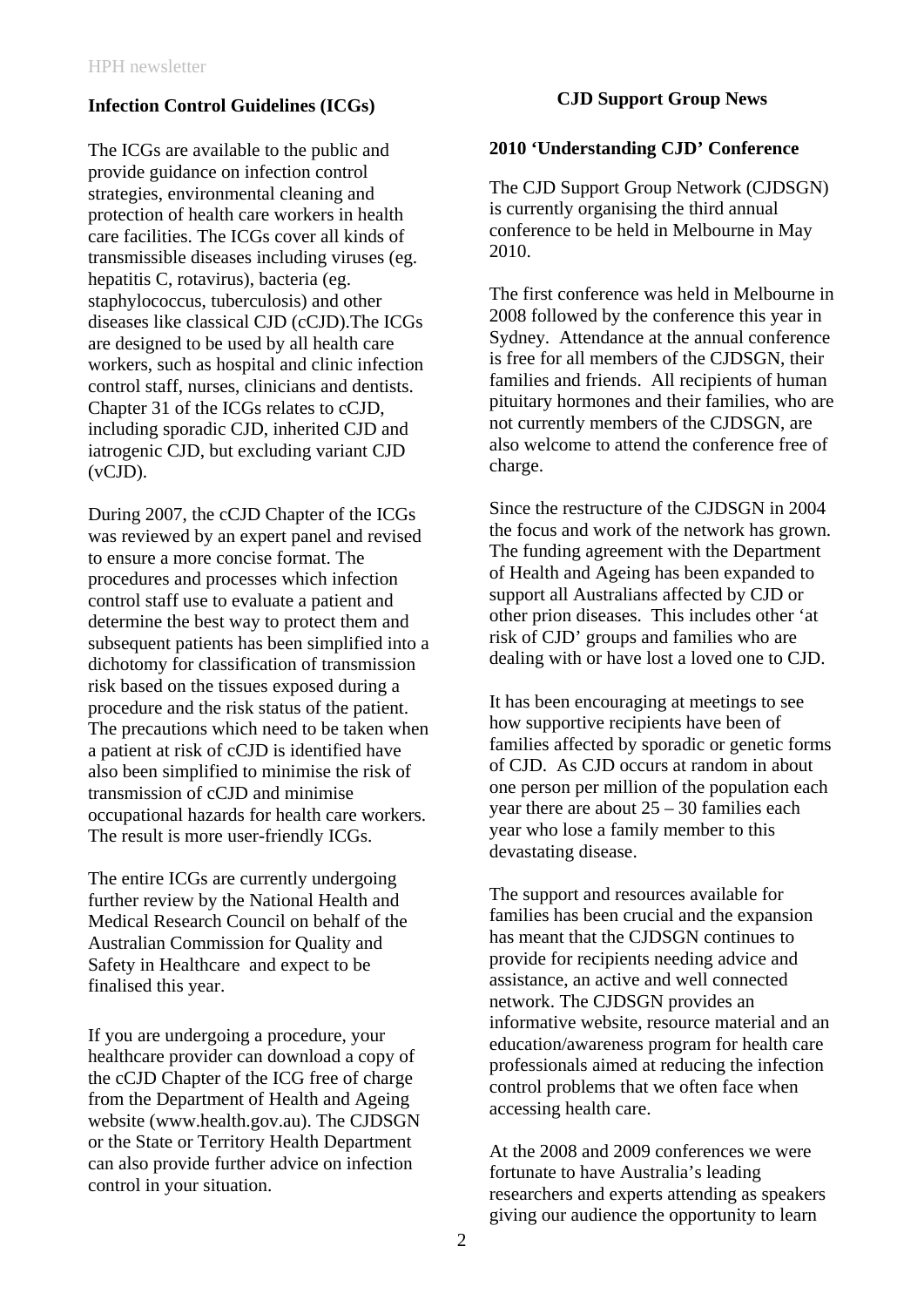### HPH newsletter

more about research on prion disease being conducted in Australia and overseas as well as information on many topics of interest including infection control, experimental treatments for CJD patients and the management of CJD.

Professor Colin Masters, Associate Professor Steven Collins, Professor Andrew Hill and Dr Victoria Lawson from the University of Melbourne, Professor Simon Hawke from the University of Sydney and Ms Alison Boyd from the Australian National CJD Registry gave freely of their time to present current information for our members.

This year we were also honoured to welcome Professor Richard Knight from the National CJD Surveillance Unit, Edinburgh UK, and for the second year Ms Margaret Leitch, who is the national coordinator for CJD patients in the UK. Both Professor Knight and Ms Leitch funded their travel to Australia to share information on surveillance, research and the situation in the UK.

For the 2010 conference we are delighted to have the interest of a number of overseas experts keen to attend and to provide a variety of information for you all. We are hopeful of welcoming representatives of the member organisations of the CJD International Support Alliance (CJDISA). The CJDSGN was a founding member of the CJDISA in 2006 and working with, and sharing resources, with like organisations around the world has greatly enhanced the services that we are now able to provide as well as encouraging and giving us the confidence to hold an annual conference. For the past two years attendees at the conferences have included people from every state and territory in Australia as well as from New Zealand. Although the conference is designed to supply information for members

we do encourage any interested health care professionals to attend providing they cover the cost of their attendance.

In order to provide availability for as many people as possible we are planning in 2010 to hold a full day meeting in Perth prior to the Melbourne conference and we are hopeful

that we can encourage several of the speakers to join us for this meeting. Following the Melbourne conference there will also be an information afternoon held in Sydney. If we are able to continue to provide an annual conference in the future we will be mindful of providing access for members in other areas of Australia.

If you are not already a member but would like to receive an invitation to the conference please email [contactus@cjdsupport.org.au](mailto:contactus@cjdsupport.org.au) or ring our toll free number 1800 052466.

Copies of our DVD 'Understanding CJD' are available free of charge for members. The DVD provides an excellent resource tool for your GP or any other health care professional and covers the current infection control guidelines.

We have an extensive electronic 'Interested Party' list of health care professionals interested in receiving up to date information or resources to which you are welcome to add your doctor or dentist.

Suzanne Solvyns **Director** The CJD Support Group Network

## **Incident Panel Report for 2009 activities**

Over 2009, the National CJD Incident Panel (CJDIP) was convened to assess and advise on a number of issues. The first was in relation to surgery after a suspect CJD diagnosis had been made. The remaining six requests were made for advice before surgery, when medical staff were planning to undertake procedures and were seeking clarification of patient's CJD risk status and the appropriate infection control measures needed. The following summarise the Incident Panel's requests and the advice provided.

1. A patient with recurrent eye infections underwent draining of intra-ocular fluid on two occasions for diagnosis and treatment. Several weeks after the eye procedures, an acute illness which involved cognitive impairment emerged, which led to the clinical suspicion of CJD shortly before death. There